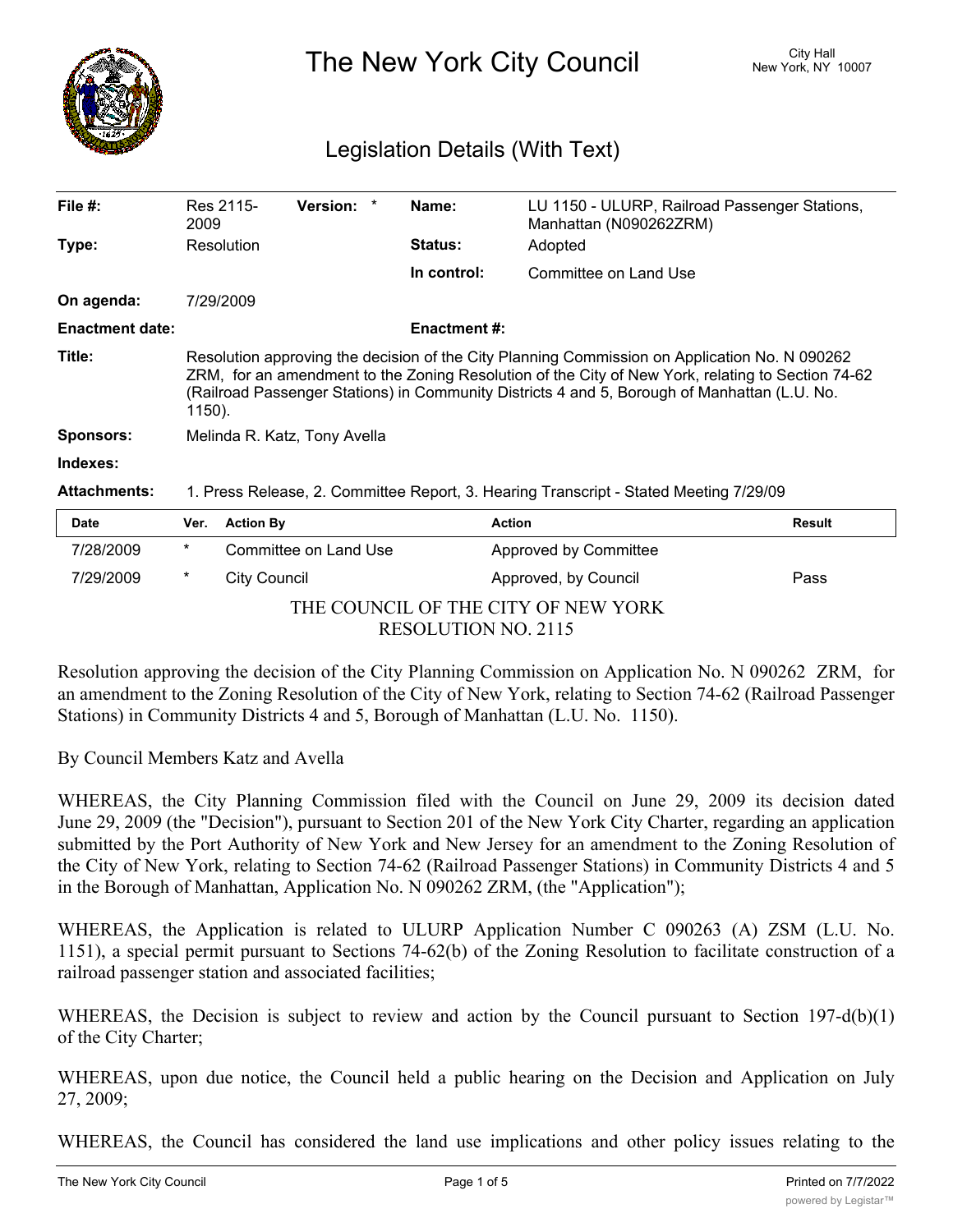#### **File #:** Res 2115-2009, **Version:** \*

Decision and Application;

WHEREAS, the Council has considered the relevant environmental issues and the Final Environmental Impact Statement (FEIS) which was published on November 7, 2009 and for which a Record of Decision was issued on January 14, 2009;

WHEREAS, on January 20, 2009, the FEIS was accepted by the City Planning Commission, pursuant to 6 NYCRR 617.15(a), as sufficient to make SEQRA findings;

WHEREAS, subsequent to the publication of the FEIS, four technical memoranda (CEQR No. 09DCP45M), dated January 15, 2009, June 4, 2009, June 2009 and June 2009, were prepared;

WHEREAS, the Technical Memoranda assessed whether the proposed changes in the project and potential changes to its background context would have the potential to cause any significant adverse environmental impacts not previously identified in the FEIS and were accepted by the City Planning Commission pursuant to 6 NYCRR 617.15(a) for purposes of making SEQRA findings in conjunction with the project's FEIS;

WHEREAS, the Technical Memoranda conclude that the proposed changes in the project and potential changes to its background context would not result in any new significant adverse impacts not identified in the FEIS;

#### RESOLVED:

Having considered the FEIS and the Technical Memoranda, with respect to the Application, the Council finds that:

- (1) The FEIS meets the requirements of 6 N.Y.C.R.R. Part 617;
- (2) From among the reasonable alternatives thereto, the action to be approved is one which minimizes or avoids adverse environmental impacts to the maximum extent practicable; and
- (2) The adverse environmental impacts revealed in the FEIS with respect to the proposed passenger station and related facilities in New York City will be minimized or avoided to the maximum extent practicable by incorporating as conditions to the approval those mitigation measures that were identified as practicable;
- (2) The Decision, the FEIS and the related Technical Memoranda constitute the written statement of facts, and of social, economic and other factors and standards that form the basis of the decision, pursuant to 6 N.Y.C.R.R. §617.11(d).

Pursuant to Sections 197-d and 200 of the City Charter and on the basis of the Decision and Application, the Council approves the Decision.

The Zoning Resolution of the City of New York, effective as of December 15, 1961, and as subsequently amended, is further amended as follows:

Matter in underline is new, to be added; Matter in strikeout is to be deleted: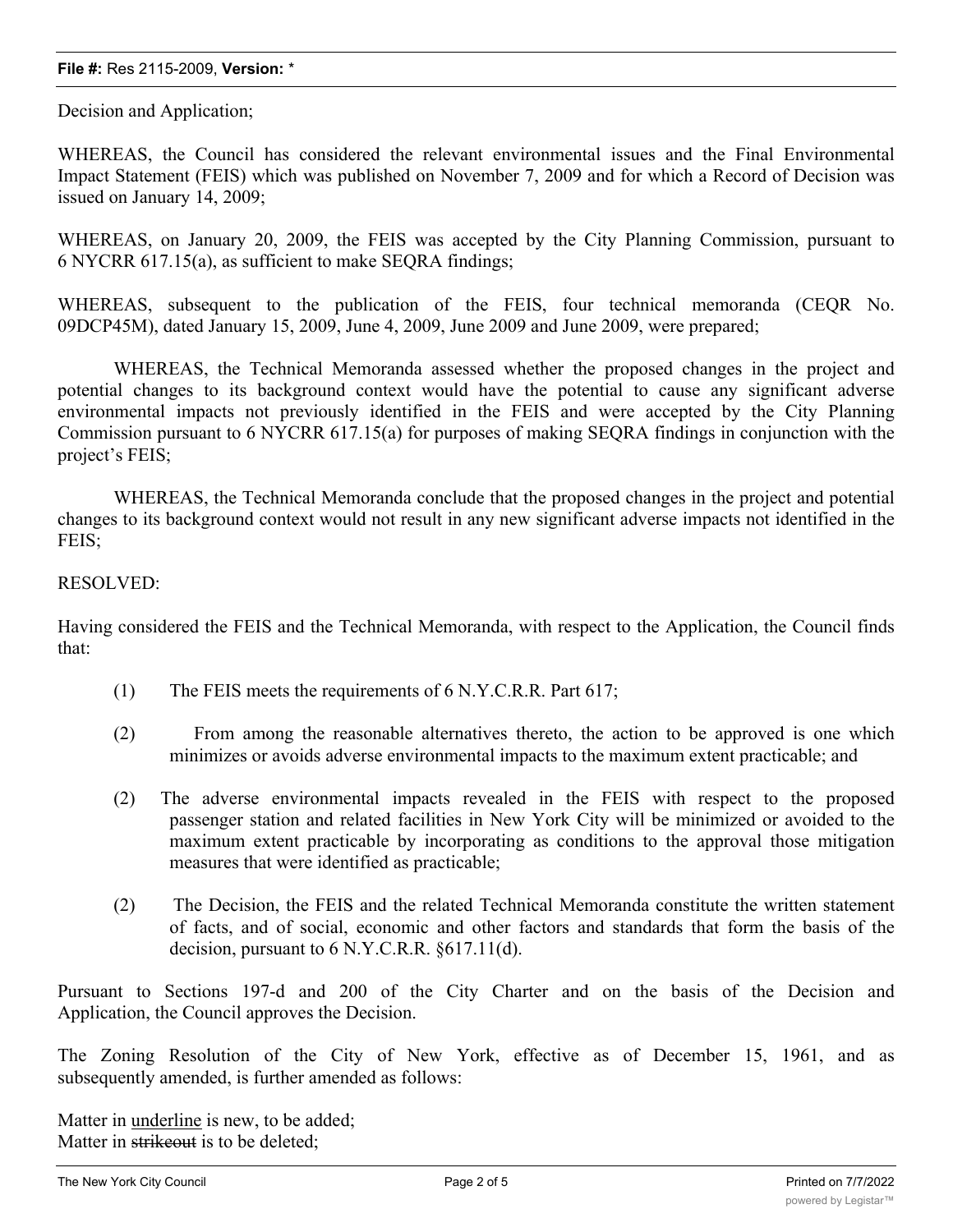### **File #:** Res 2115-2009, **Version:** \*

Matter with  $# #$  is defined in Section 12-10;

\* \* \* indicates where unchanged text appears in the Zoning Resolution

**Article VII Chapter 4 Special Permits by the City Planning Commission**

\* \* \*

# **PUBLIC SERVICE OR TRANSPORTATION FACILITIES**

\* \* \*

**74-62 Railroad Passenger Stations**

**74-60**

- (a) Except as provided in paragraph (b), the City Planning Commission may permit the construction of railroad passenger stations in all districts, provided that the following findings are made:
	- (a1) that the principal access for such  $\#$ use# is not located on a local  $\#$ street#;
	- (b2) that such #use# is so located as to draw a minimum of vehicular traffic to and through local #streets# in #residential# areas; and
	- (c3) that vehicular entrances and exits for such #use# are provided separately and are located not less than 50 feet apart.

The City Planning Commission may prescribe appropriate conditions and safeguards to minimize adverse effects on the character of the surrounding area, including requirements for shielding of floodlights or surfacing of access roads or driveways.

In addition, the Commission shall require the provision of adequate #accessory# off-street parking spaces necessary to prevent the creation of traffic congestion caused by the curb parking of vehicles generated by such #use#, and shall determine the required spaces in accordance with the purposes established in this Resolution with respect to other major traffic-generating facilities. The Commission shall require, in any event, not less than 20 spaces for the temporary parking of automobiles, and three spaces for buses.

- (b) In Community Districts 4 and 5 in the Borough of Manhattan, the City Planning Commission may permit the construction of railroad passenger stations and ventilation facilities or other facilities or services used or required in connection with such railroad passenger station or in connection with an underground railroad right-of-way that provides access to such railroad passenger station, and may permit waivers of applicable #bulk# regulations, other than the #floor area ratio#, in connection with such ventilation facilities, or other facilities or services, provided that the following findings are made:
	- (1) that the principal access for such railroad passenger station is not located on a local #street#;

 $(2)$  that such railroad passenger station is so located as to draw a minimum of vehicular traffic to  $\frac{1}{\sqrt{2}}$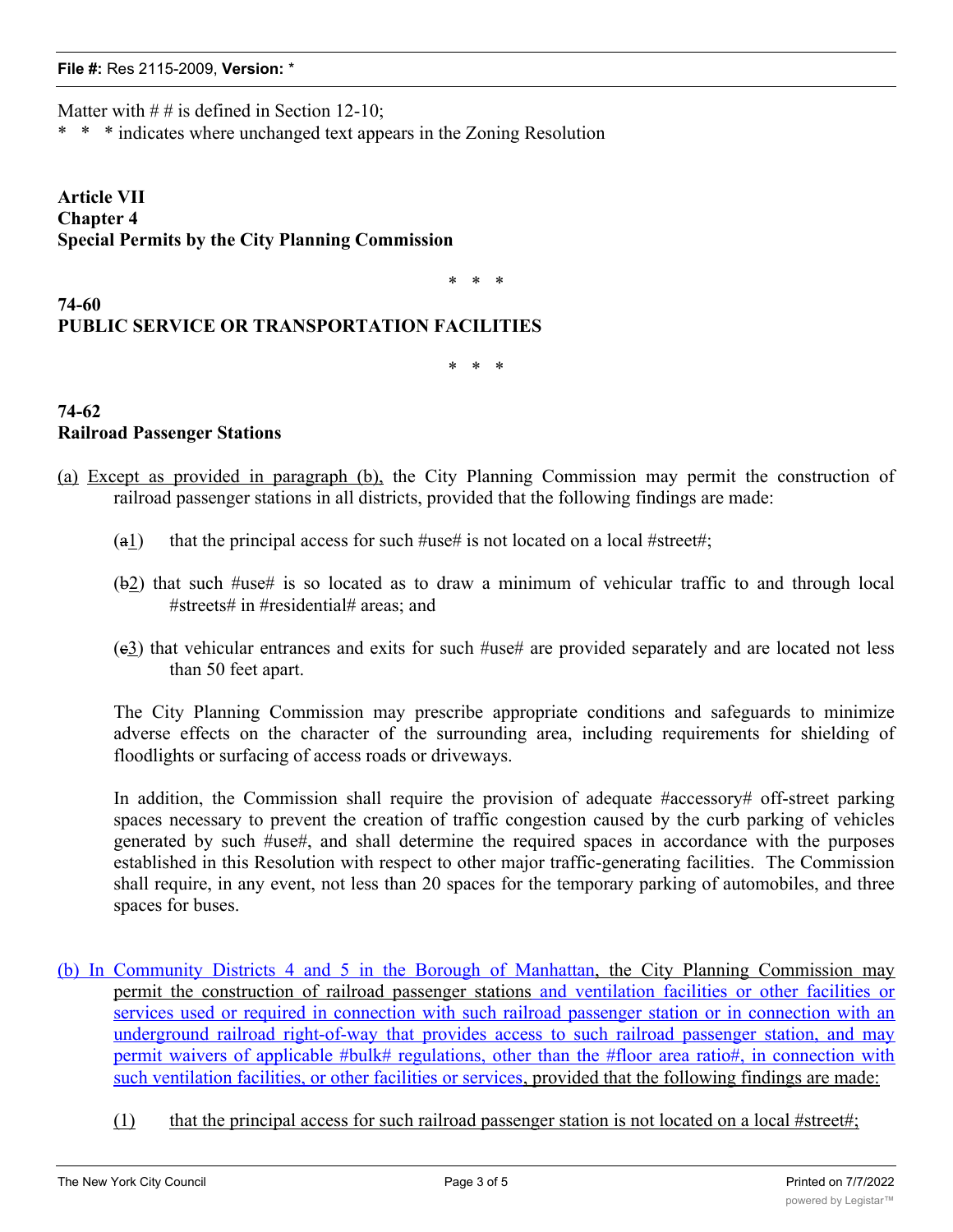- (2) that such railroad passenger station is so located as to draw a minimum of vehicular traffic to and through local #streets# in #residential# areas;
- (3) that any vehicular entrances and exits for such railroad passenger station are provided separately and are located not less than 50 feet apart;
- (4) that the locations of at-grade entrances to such railroad passenger station are well situated in relation to existing at-grade pedestrian circulation patterns;
- (5) that any below-grade pedestrian circulation elements provided in connection with the railroad passenger station are well integrated with any existing or planned below-grade pedestrian circulation networks providing connections to and from other transportation facilities; and
- (6) for ventilation facilities or other facilities or services used or required in connection with a railroad passenger station or in connection with an underground railroad right-of-way that provides access to a railroad passenger station, that:
	- (i) any #bulk# modifications are the minimum necessary for the proper operation of the facility; and
	- (ii) that the design of the facility will blend harmoniously with the surrounding area or that a process has been created with the purpose of ensuring that the future design of the facility takes into account existing conditions and anticipated development in the surrounding area.

Railroad passenger station entrances provided pursuant to paragraph (b)(4) of this Section and railroad passenger station emergency access stairs, located within #publicly accessible open areas# of #zoning lots# subject to the provisions of Section 81-542 (Retention of floor area bonus for plazas or other public spaces), shall be permitted obstructions within such #publicly accessible open areas#, provided that the Commission finds that any encroachment within such #publicly accessible open areas# by such entrances or emergency access stairs will facilitate improved pedestrian circulation to, from and within the proposed railroad passenger station.

The special permit shall provide that such #publicly accessible open area# shall be designed and improved in connection with the installation of entrances or railroad passenger station emergency access stairs pursuant to a site plan accepted by the Chairperson of the City Planning Commission. The proposed site plan shall be referred to the affected Community Board, City Council Member and Borough President. Included with the site plan shall be a report to the Chairperson demonstrating that any comments and recommendations of the affected Community Board, City Council Member and Borough President have been considered, as set forth in a written response to such comments or recommendations. Where design modifications have been made in response to such comments and recommendations, the report shall identify how the design has been modified. The Chairperson shall not accept such site plan prior to sixty days after such referral. A #publicly accessible open area# improved pursuant to an accepted site plan shall be deemed to be certified pursuant to Section 37-625 (Design changes) and the standards set forth therein. Subsequent modifications of the site plan for such #publicly accessible open area#, including modifications involving the co-location of transportation facility entrances, shall be subject to this paragraph. An application to modify the site plan to facilitate the co-location of railroad passenger station entrances may be filed by the transportation agency seeking

to co-locate a transportation facility entrance in the  $\mathcal{L}_{\mathcal{A}}$  and  $\mathcal{L}_{\mathcal{A}}$  or by the property or by the property of property and property or by the property of property or by the property of property of  $\mathcal$